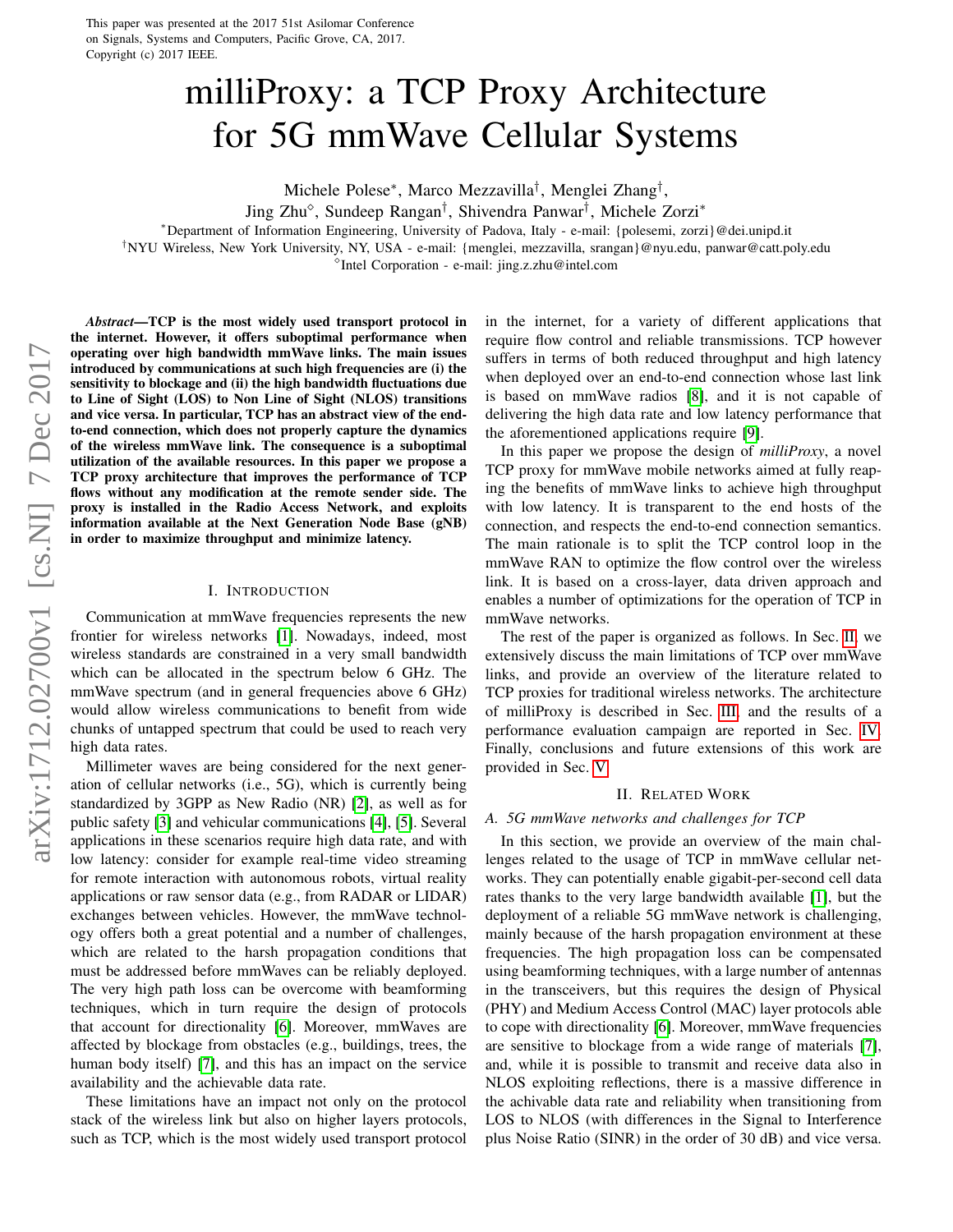Therefore, it is challenging to completely benefit from the vast amount of resources, especially when taking into account the end-to-end performance and the complex interaction between higher-layer protocols and the mmWave stack, as shown in previous works [\[8\]](#page-6-7), [\[10\]](#page-6-9)–[\[14\]](#page-6-10). In particular, the main issues related to the most widely used transport protocol in end-to-end networks (i.e., TCP) are related to the slow reactiveness of TCP with respect to changes in the channel quality of the mmWave link [\[8\]](#page-6-7), [\[10\]](#page-6-9), [\[12\]](#page-6-11). This translates into a sub-optimal utilization of the available resources, since the ramp up of the congestion window of the most used congestion control algorithms (e.g., TCP CUBIC [\[15\]](#page-6-12) and TCP NewReno [\[16\]](#page-6-13)) is too slow and limits the achievable goodput. This issue is more marked in mmWave links than in traditional sub-6 GHz deployments, because of an orders-of-magnitude difference in bandwidth (and thus achievable rate), and it becomes more relevant as the Round Trip Time (RTT) of the connection increases, as shown in [\[12\]](#page-6-11). Another consequence is the emergence of the bufferbloat phenomenon [\[8\]](#page-6-7). When the channel condition changes from LOS to NLOS, there is a drop in the data rate offered by the physical layer. This is a problem because the packets in excess are buffered at the Radio Link Control (RLC) layer, and the TCP sender is not aware of the update until an Active Queue Management (AQM) mechanism or a buffer overflow drops one or more packets. This causes an increase in the buffer occupancy and, consequently, in the end-to-end latency. Finally, there is the possibility of extended outages, due to blockage and the lack of a fall-back link. TCP reacts to these events with retransmission timeouts, and halves the *slow start threshold* at each of these events. Then, when the connection resumes, the duration of the slow start phase (with the exponential increase of the congestion window) is limited, and the TCP sender stays in congestion avoidance (with a linear increase of the congestion window) for most of the time, thus exacerbating the issue related to the slow congestion window ramp up.

### *B. TCP Performance Enhancing Proxies*

The performance of TCP on wireless networks has been under the spotlight since the 1990s, when the first cellular networks capable of data transmission were commercially deployed. Even though TCP faces more challenging conditions when running on top of mmWave cellular networks, it is worth describing the main approaches that can be found in the literature related to the enhancement of TCP performance on wireless links.

A first comprehensive review on the topic can be found in a paper by Balakrishnan *et al.* [\[17\]](#page-6-14). The authors claim that the poor performance of TCP in mobile networks is due to packet losses over an unreliable channel. However, as shown in [\[11\]](#page-6-15), the channel losses can be masked by retransmission mechanisms. Moreover, the considered links have very low data rate and small buffers are used in the network. The settings in a mmWave networks are very different, since large buffers and retransmissions are already implemented in the wireless link to make up for packet loss at the price of increased latency and exposing more the network to the bufferbloat phenomenon. However, the authors of [\[17\]](#page-6-14) provide a comparison of different

strategies that can possibly be adapted to mmWave networks, using TCP Reno as a baseline, and including also TCP split approaches.

In a more recent paper [\[18\]](#page-6-16), Liu *et al.* introduce a TCP proxy middlebox for the optimization of TCP performance without the need for any modification to the protocol stack of servers, clients and base stations. They observe that the adoption of a new end-to-end TCP congestion control mechanism may be useless in the presence of HTTP proxies, which are frequently used in mobile networks. Moreover, they design their solution for modern LTE networks, characterized by large buffers (in the order of 5 MB) and bandwidth fluctuations (even if not as wide as those in mmWave networks [\[1\]](#page-6-0), [\[9\]](#page-6-8)), and a fixed network which does not act as a bottleneck. Their solution is a middlebox that can be placed anywhere in the mobile operator core network, and breaks the TCP connection in two segments, i.e., it does not respect end-to-end connection semantics<sup>[1](#page-1-0)</sup>. This box performs some optimizations on the fly, such as (i) not using the information of the receiver congestion window, which may be too small with respect to the actual rate available on the link, given that experimental evaluations on the receiver buffer in real devices have highlighted that it is never filled; (ii) changing retransmission patterns by intercepting duplicate ACKs; (iii) tuning the congestion window with a rate estimation algorithm. In this design, the TCP connection from the sender to the receiver is terminated at the middlebox, which buffers the packets for the final receiver until it can forward them.

A third approach is described in [\[21\]](#page-6-17), where Ren *et al.* introduce a TCP proxy in the mobile network base station. This study, however, is focused on the UMTS architecture. Their approach is based on a queue control mechanism: by using the sliding mode variable structure (SMVS) control theory the buffer queue length at the base station is kept at the same size. This proxy does not respect the end-to-end TCP semantics, because it terminates the connection at the proxy. The advertised window at the proxy is used to limit the sending rate of the server and to avoid buffering delays. At the proxy, a control mechanism is used to keep the queue length at a reference value, by inferring the bandwidth available at the base station.

Some other interesting approaches that respect the end-toend TCP semantics are (i) Mobile TCP (M-TCP) [\[22\]](#page-6-18), which freezes the TCP sender when it senses imminent congestion, in order to avoid packet loss and connection timeouts; and (ii) Snoop [\[23\]](#page-6-19), also from Balakrishnan *et al.*, which performs local retransmissions when TCP packet losses are sensed, in order to improve the connection reactiveness. I-TCP [\[24\]](#page-6-20), instead, is a TCP split approach, not compliant with the end-to-end TCP semantics, that uses a traditional TCP congestion control also on the wireless link and does not yield a great performance improvement.

In [\[25\]](#page-6-21), a performance enhancement proxy for mmWave

<span id="page-1-0"></span><sup>&</sup>lt;sup>1</sup> According to [\[19\]](#page-6-22), [\[20\]](#page-6-23), the end-to-end principle, which states that certain functions in the internet are designed to work at the end hosts, is a founding paradigm of the internet. A proxy that splits the TCP connection into two independent segments does not respect the end-to-end TCP semantics, meaning that ACKs may be sent to the sender before the packet is actually received by the other end host.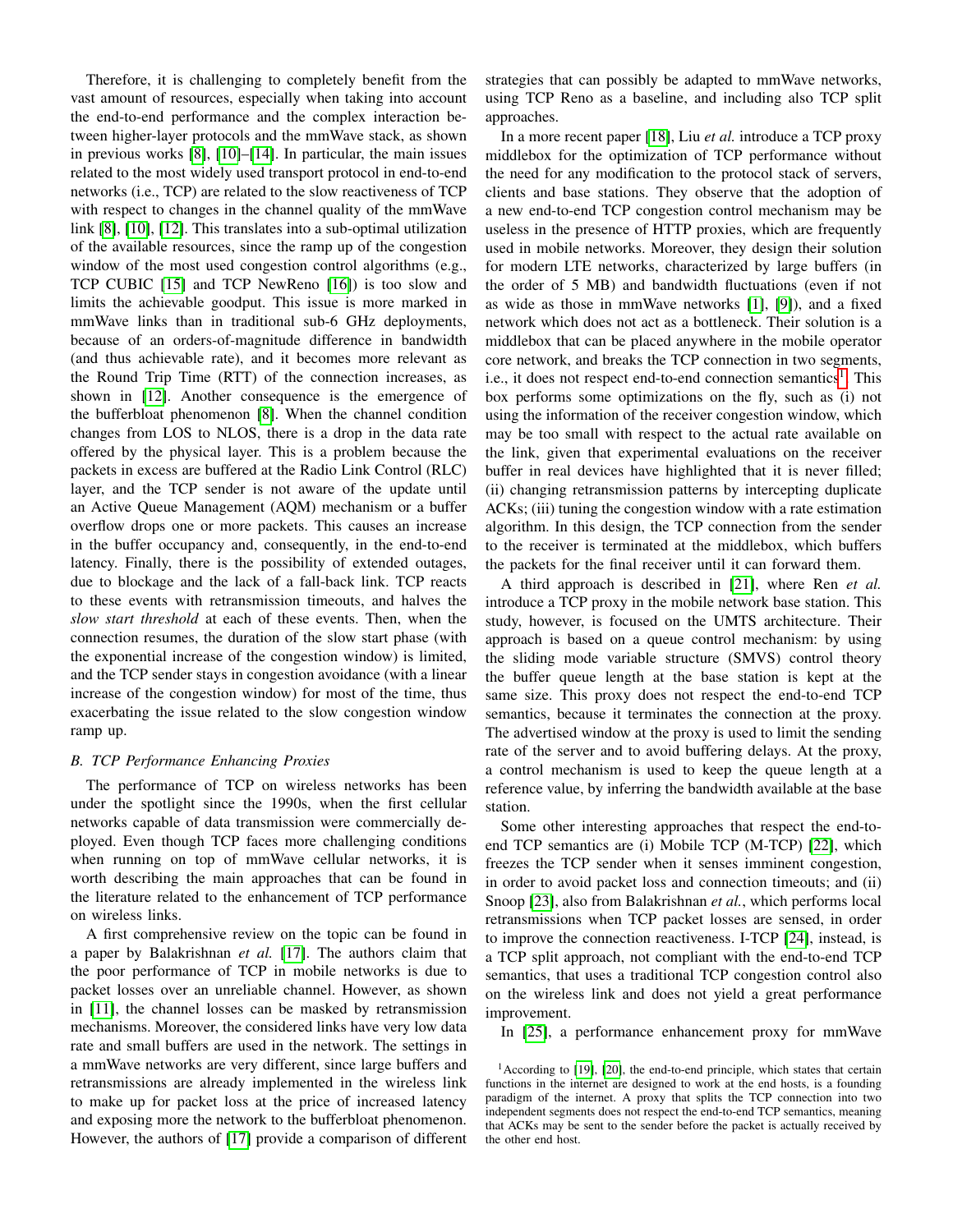cellular networks is proposed. It is installed in the base stations, and breaks the end-to-end TCP semantics by sending early ACKs to the server. Moreover it performs batch retransmissions, i.e., it retransmits the packets that were detected as lost as well as the segments with a sequence number which is close to that of the lost packets. The detection of the lost packets however assumes that on the link only Hybrid Automatic Repeat reQuest (HARQ) retransmissions are performed, while in general with TCP the RLC Acknowledged Mode (AM) is also used. In the performance evaluation, moreover, the authors of [\[25\]](#page-6-21) limit the application data rate to 100 Mbit/s, which can be usually sustained also in NLOS. Therefore, the performance analysis does not account for the very high data rates that can be achieved with mmWave and for the wide rate variations of the LOS to NLOS (or vice versa) transitions. Finally, it focuses only on the throughput and delivery ratio for a single user, without considering the latency and thus the bufferbloat problem.

### <span id="page-2-0"></span>III. END-TO-END PROXY ARCHITECTURE FOR MMWAVE

In this section we describe our TCP proxy architecture for mmWaves, called milliProxy, and highlight the main innovations with respect to the solutions reported in Sec. [II.](#page-0-0) Importantly, by being transparent to both the end points of the TCP flow, milliProxy respects the end-to-end semantics of the TCP connection, as opposed to most of the proposed approaches cited in Sec. [II.](#page-0-0) The key functionalities of milliProxy are (1) the ability to split the control loop of the connection with a different and tunable Flow Window (FW) policy at the source server and at the proxy, as well as (2) the capability of controlling the Maximum Segment Size (MSS) of the connection in the portion between the proxy and the User Equipment (UE).

#### *A. Proxy Architecture*

MilliProxy is a TCP proxy which can be implemented and deployed as a network function, composed of several modules that can be updated or changed. It can be placed in the gNB, fully benefiting from the interaction with the mmWave protocol stack, or in a node in the core network, sharing outof-band information with the gNB to which the TCP receiver is connected. According to the position of the proxy, there may be the need to design a mechanism to cope with the user mobility. For example, if the proxy is in the gNB, when the UE performs a handover the network has to transfer the milliProxy's state from the source to the target gNB. If instead the proxy is in an edge node of the core network, then it can manage multiple cells without the need to forward the state for each UE handover. Additional considerations on this issue are left for future work.

The basic structure of the proxy is shown in Fig. [1.](#page-2-1) An instance of the proxy is created for each TCP flow which goes through the node in which it is installed, so that different policies can be enabled for different users, or different flows of the same user. Each instance has its own customizable buffer (set by default to 10 MB), flow window module and ACK management unit. The buffer is used to store the payload of the TCP packets before they can be delivered to the TCP receiver, and the ACK management unit checks for incoming ACKs to

<span id="page-2-1"></span>

Figure 1: Architecture of milliProxy

clear the contents of the buffer. The flow window policy is the equivalent at the proxy of the congestion window mechanism at the TCP sender, i.e., it controls the amount of data that can be forwarded by the proxy. The policy is not hard-coded into the proxy, but is loaded as a module, according to the implementation of the TCP congestion control mechanisms in the Linux kernel [\[26\]](#page-6-24). The ACK management unit of the proxy modifies the *advertised window* in each ACK that is relayed to the server in order to enforce the proxy flow window value also at the TCP sender. According to [\[27\]](#page-6-25), the TCP sender selects the minimum between its congestion window and the received value of the advertised window as the maximum number of bytes it can send. Similarly to [\[10\]](#page-6-9), the advertised window in the modified ACKs is set to be equal to the flow window determined at the proxy. This makes it possible to capture both components of the network, and adapt accordingly: the wired part is regulated by the classical TCP congestion control selected, while the wireless channel is used in a cross-layer fashion by the proxy, which selects the proper value of the advertised window.

The presence of the buffer makes it possible to tune the MSS of the connection between the proxy and the UE differently from that of the other part of the connection, enabling further optimizations. If the MSS of the overall connection is limited by the Maximum Transmission Unit (MTU) of some intermediate networks using ethernet as link layer technology (i.e., the MSS is at most 1460 bytes), then the proxy buffers the 1460-byte payloads, and can send a larger segment which aggregates multiple payloads of the end-to-end connection. For example, fourteen 1460-bytes payloads received back-to-back in a small time interval can be combined into a single 20440 bytes segment which is sent from the proxy to the UE. This increases the efficiency of the transmission process in the last mile of the connection, i.e., in the mmWave wireless link, because of the smaller overhead of the TCP/IP headers (in the previous example, just one TCP/IP header is used instead of fourteen), and because fewer uplink resources have to be scheduled for the transmission of ACKs from the UE [\[28\]](#page-6-26). Notice that aggregation is generally performed also at the RLC and MAC layers of very high-bandwidth connections in order to improve the transmission efficiency [\[29\]](#page-6-27), [\[30\]](#page-6-28), and the larger MSS helps also this process, since fewer concatenation and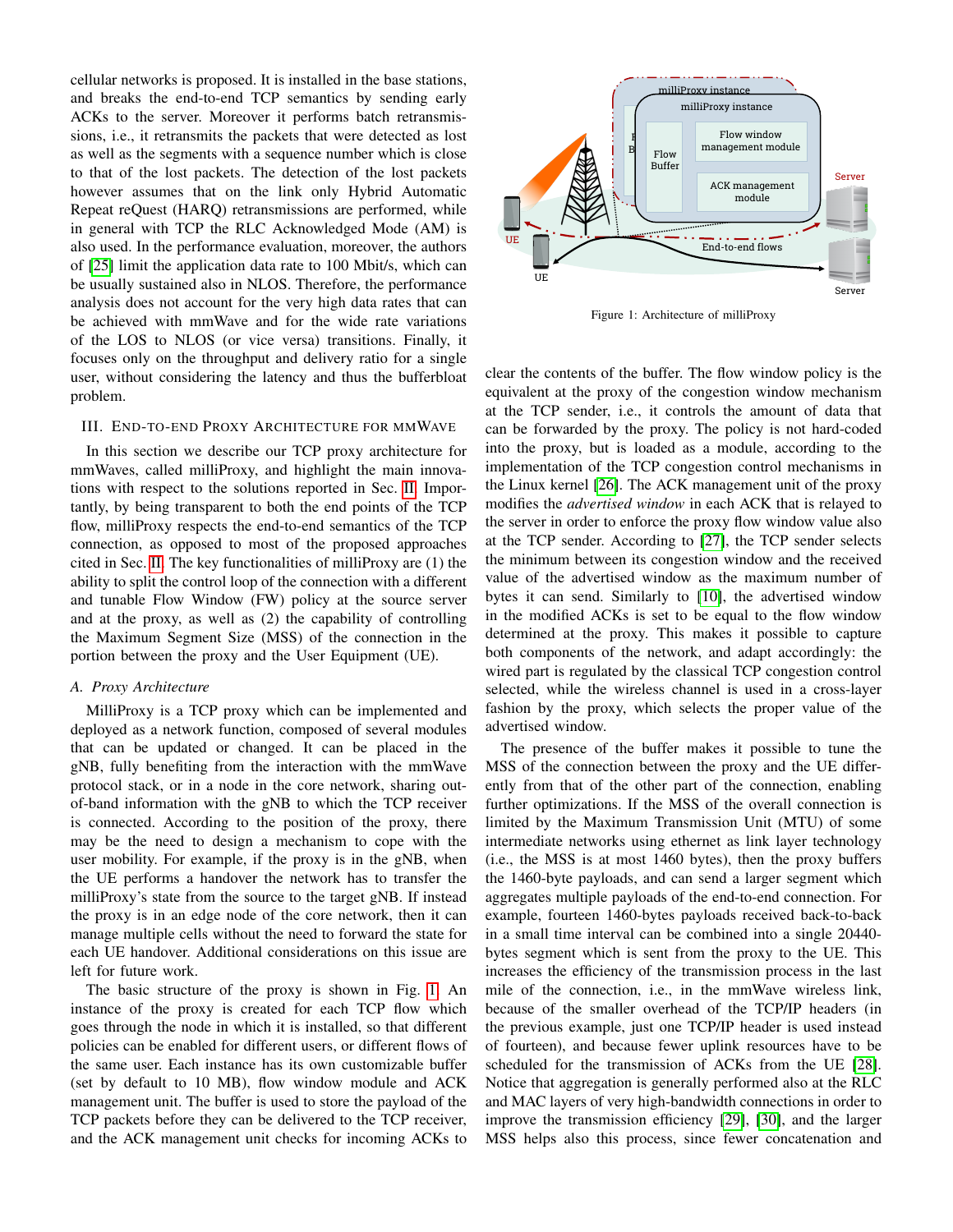<span id="page-3-0"></span>

Figure 2: Packets processing in a milliProxy instance.

segmentation operations are required at the transmitter and the receiver.

Fig. [2](#page-3-0) depicts how a packet is processed by milliProxy. By design, it is completely transparent to the UE, i.e., the TCP receiver. It intercepts all the packets belonging to the flows it is handling, and the payload of data packets is stored in the proxy buffer. Any options in the packet header are processed, for example to estimate the RTT, as will be described in the following sections, or to handle the advertised window scaling. The payload will then be sent as part of a larger segment as soon as the flow window allows it. When an ACK is received, the proxy checks its sequence number, and marks the corresponding bytes in the buffer as received, which will then be discarded, allowing the flow window to advance. Consequently, a number of ACKs corresponding to the number of original packets received (approximatively equal to the ratio between the MSS of the proxy-UE connection and that of the server-proxy connection) is sent to the TCP sender. In each ACK the *advertised window* value is overwritten with the value of the flow window in the proxy.

## *B. RTT estimation*

The estimation of the RTT can be performed using the TCP *timestamp* option [\[31\]](#page-6-29). This option is symmetric, i.e., it is added both to data packets at the TCP sender and to ACKs at the receiver. It has a total length of 10 bytes, and contains two timestamps. The first  $(T S_{\text{val}})$  is that of the clock of the end host that transmits the packet, the second ( $TS_{\text{echo}}$ ) is the  $TS_{\text{val}}$ of a recently received packet from the other end host. Its usage is advised in [\[31\]](#page-6-29) in order to improve the TCP performance, in terms of both throughput and security.

If both the end hosts share the same clock, the estimation of the RTT is composed by two phases as follows. In the first one, which is shown in Fig. [3,](#page-3-1) the milliProxy instance estimates the latency on the path from the UE to the server. The timestamp  $TS<sub>echo</sub>$  of the data packet sent from the server to the UE corresponds to the time  $t_{-1}$  at which the UE sent an ACK. Similarly, the timestamp  $TS_{val}$  in the same packet corresponds to the time instant  $t_0$  at which the server transmitted the data packet. Given the very high packet rate that is sustained in mmWave networks, it is unlikely to observe a significant time interval between receiving the ACK corresponding to  $TS_{\text{echo}}$  and sending the data packet corresponding to  $TS_{\text{val}}$ .

<span id="page-3-1"></span>

Figure 3: RTT computation at the proxy.

Therefore, the latency of the uplink path can be estimated as  $T_{\text{UE}\rightarrow\text{server}} = t_0 - t_{-1}$ . In a similar fashion, it is possible to use the timestamp values carried by ACK packets to estimate the latency on the downlink path  $T_{\text{server}\to\text{UE}}$ . Finally, the RTT is estimated as  $RTT_e = T_{server \rightarrow UE} + T_{UE \rightarrow server}$ .

If instead the two end hosts do not have the same clock, or if the TCP timestamp option is not supported, other methods can be used to estimate the RTT as reported in [\[32\]](#page-6-30).

#### *C. Integration with the 5G protocol stack*

The proxy is configured to collect some statistics from the connected 5G gNB. According to the location of the proxy, this data collection can be performed with or without delay. If the proxy is installed in the gNB, the information can be retrieved instantaneously, whereas if it resides in a node in the core or edge network some signaling is necessary, which would introduce some incremental latency. Thanks to this information it is possible to enable a cross-layer approach, which is useful for the design of flow window management algorithms driven by the performance and the statistics of the mmWave link.

More information associated with each user can be retrieved from the protocol stack of the gNB. The first is the RLC buffer occupancy B, which can be seen as a signal of a congestion event and a consequent increase in latency. The second is an estimate of the PHY layer data rate between the UE and the gNB. In [\[18\]](#page-6-16) this is done by measuring the number of bytes transmitted in the previous slots, dividing it by the duration of the slots. This approach, however, is sensitive to the actual rate that is injected in the network by the TCP source, and can lead to an underestimation of the available rate if the source rate does not saturate the connection. This limitation is particularly relevant in mmWave networks, where it takes a long time for the TCP source to reach a full utilization of the available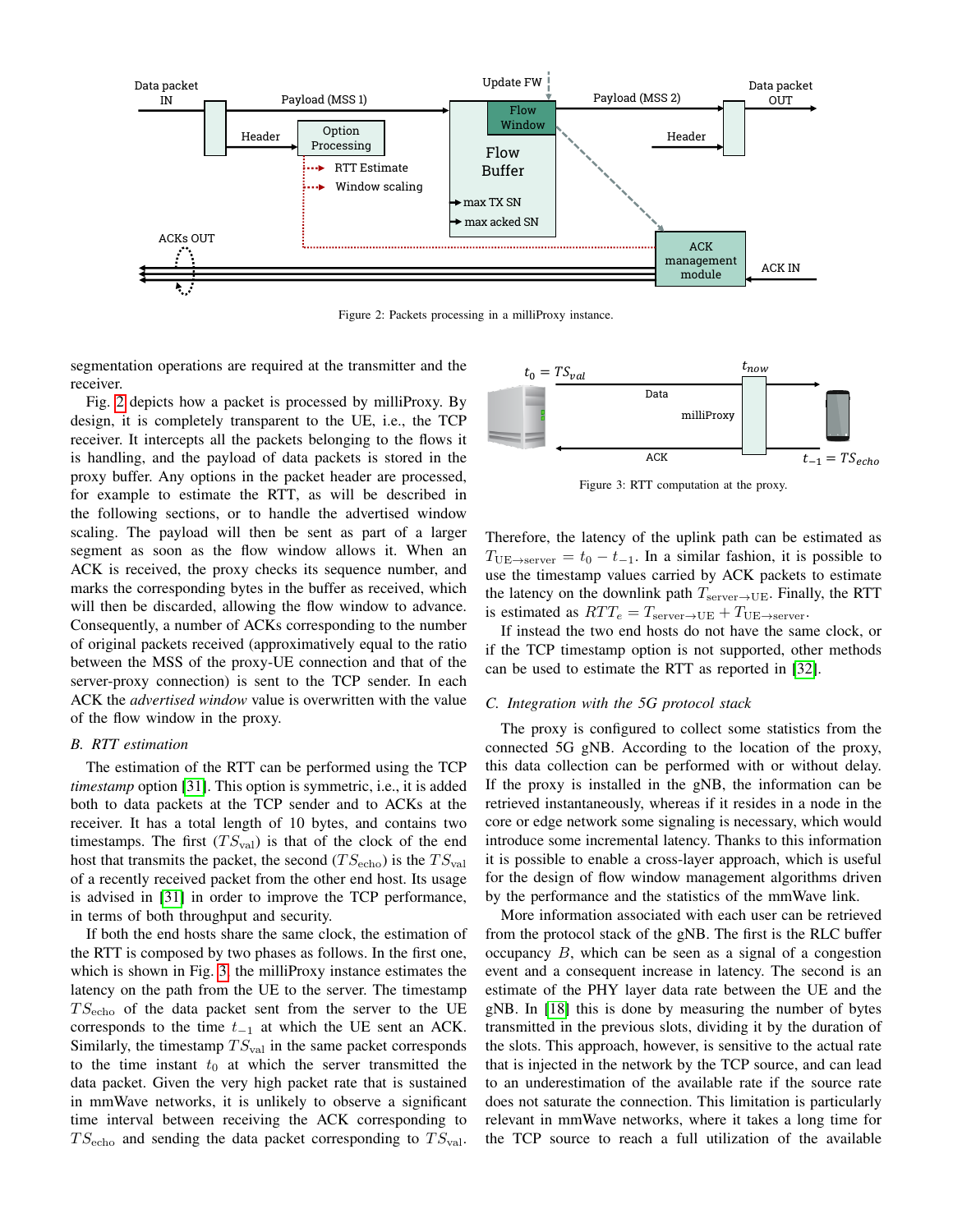resources. In our previous works [\[10\]](#page-6-9), [\[33\]](#page-6-31), instead, we rely on the information provided by the Adaptive Modulation and Coding (AMC) module at the MAC layer. By knowing the channel quality of a UE it is possible to compute the modulation and coding scheme, predict how many bytes the scheduler could allocate to the user (with full buffer assumption) in the next time slot, and divide by its duration to obtain an achievable data rate  $R_e$  that is not influenced by the source rate. Another useful metric that can be acquired in a cross-layer setup is the SINR of the UE, which could give an indication on the link status: for example, if it is below a certain threshold, then the proxy will know that the UE is in outage.

#### *D. Window Management*

The management of the flow window is an essential component of milliProxy. In this paper we propose a scheme based on the computation of the Bandwidth-Delay Product (BDP). The implementation and testing of alternative FW management policies is left for future works.

In the BDP-based scheme, the FW management module uses three different kinds of cross-layer data: the RLC buffer occupancy  $B$ , the estimated data rate  $R_e$  and the estimated RTT  $RTT_e$ . The latter is filtered, and the minimum value  $RTT_{\text{min}}$  is selected following the approach in [\[10\]](#page-6-9), [\[33\]](#page-6-31)–[\[35\]](#page-6-32), so that the queuing latency at the RLC layer or at intermediate buffers is not taken into account. The flow window is then computed as  $w = |RTT_{min}R_e|$ . When the RTT estimate is not yet available (i.e., for the first ACK after the reception of the SYN packet), the flow window is arbitrarily initialized to a high value of 400 MB. Moreover, it is possible to make the policy more conservative when the RLC buffer occupancy exceeds a predefined value (e.g., 2 MB). In this case, the flow window is set to  $w = \max\{[RTT_{\min}R_e] - 2B, 0\}.$ 

#### IV. PERFORMANCE EVALUATION

#### <span id="page-4-0"></span>*A. ns-3 mmWave module*

In order to evaluate the performance of milliProxy in an endto-end scenario, we implemented the proxy in ns-3 [\[36\]](#page-6-33), an open source network simulator which also features a mmWave cellular protocol stack. A complete description of the mmWave module is provided in [\[37\]](#page-6-34), [\[38\]](#page-6-35): it features a complete 3GPPlike protocol stack in the gNBs and UEs, with a custom PHY/MAC layers implementation, based on a dynamic Time Division Duplexing (TDD) scheme designed for low latency communications [\[39\]](#page-6-36), RLC, Packet Data Convergence Protocol (PDCP) and Radio Resource Control (RRC) layers. The channel model is based on the 3GPP channel model for frequencies above 6 GHz [\[40\]](#page-6-37), and it models the time correlation among the channel impulse responses computed for moving users in order to account for spatial consistency.

#### *B. Scenario and parameters*

The main simulation parameters are reported in Table [I.](#page-4-1) In this paper we focus on testing the performance of milliProxy in a single user scenario, in order to evaluate the responsiveness of the proxy architecture to channel variations, from LOS to NLOS and viceversa. In order to model them, some obstacles are randomly deployed in the simulation scenario between the

<span id="page-4-2"></span>

Figure 4: Randomly generated simulation scenario. The three grey rectangles represent obstacles such as buildings, cars, trees.

<span id="page-4-1"></span>

| Parameter                           | Value               |
|-------------------------------------|---------------------|
| mmWave carrier frequency            | $28$ GHz            |
| mmWaye bandwidth                    | 1 GHz               |
| 3GPP Channel Scenario               | Urban Micro         |
| Max PHY layer rate                  | $3.2$ Gbit/s        |
| S1 link latency $D_{S1}$            | 1 ms                |
| Latency from PGW to server $D_{RS}$ | $[1, 5, 10, 20]$ ms |
| RLC AM buffer size $B_{\text{RLC}}$ | $[10, 20]$ MB       |
| RLC AM Reordering Timer             | 1 ms                |
| RLC AM Report Buffer Status timer   | $2 \text{ ms}$      |
| UE speed $v$                        | $5 \text{ m/s}$     |
| TCP $MSS_1$ (server - proxy)        | $1400$ byte         |
| TCP MSS <sub>2</sub> (proxy - UE)   | 20000 byte          |

Table I: Simulation parameters

gNB (which is at coordinates (25, 100) m) and the UE (moving from  $(0, 0)$  m to  $(50, 0)$  at speed v). As the user moves, it will experience multiple transitions, with a random duration of each LOS or NLOS phase in each different run of the simulation. An example of scenario is shown in Fig. [4.](#page-4-2) All the results are averaged over 50 independent simulation runs.

#### *C. Results*

Fig. [5](#page-5-1) shows a comparison of both goodput and RAN latency when milliProxy is deployed in the gNB or not, for different RLC buffer sizes  $B<sub>RLC</sub>$  and fixed-network latencies. It can be seen that milliProxy performs better in terms of both goodput and latency, with a goodput gain of up to 2.24 times (combined with a latency reduction of 1.98 times) with the highest  $D_{RS}$ , or a latency reduction of 43 times with a similar goodput in the edge server scenario (i.e.,  $D_{RS} = 1$  ms). MilliProxy is therefore effective at reducing the impact of the bufferbloat issue: when the channel switches from a LOS to a NLOS state, milliProxy can reduce the TCP sending rate faster, and thereby avoid extra queuing latency. On the other hand, when the channel quality improves, milliProxy is able to (i) track the available data rate at the physical layer and (ii) promptly inform the TCP sender of the increased resource availability, which indeed results in higher goodput. The performance of milliProxy is independent on the buffer size, since it manages to keep the buffer occupancy and consequently the RLC queuing delay to a minimum. As shown in Fig. [5](#page-5-1) and extensively discussed in [\[28\]](#page-6-26),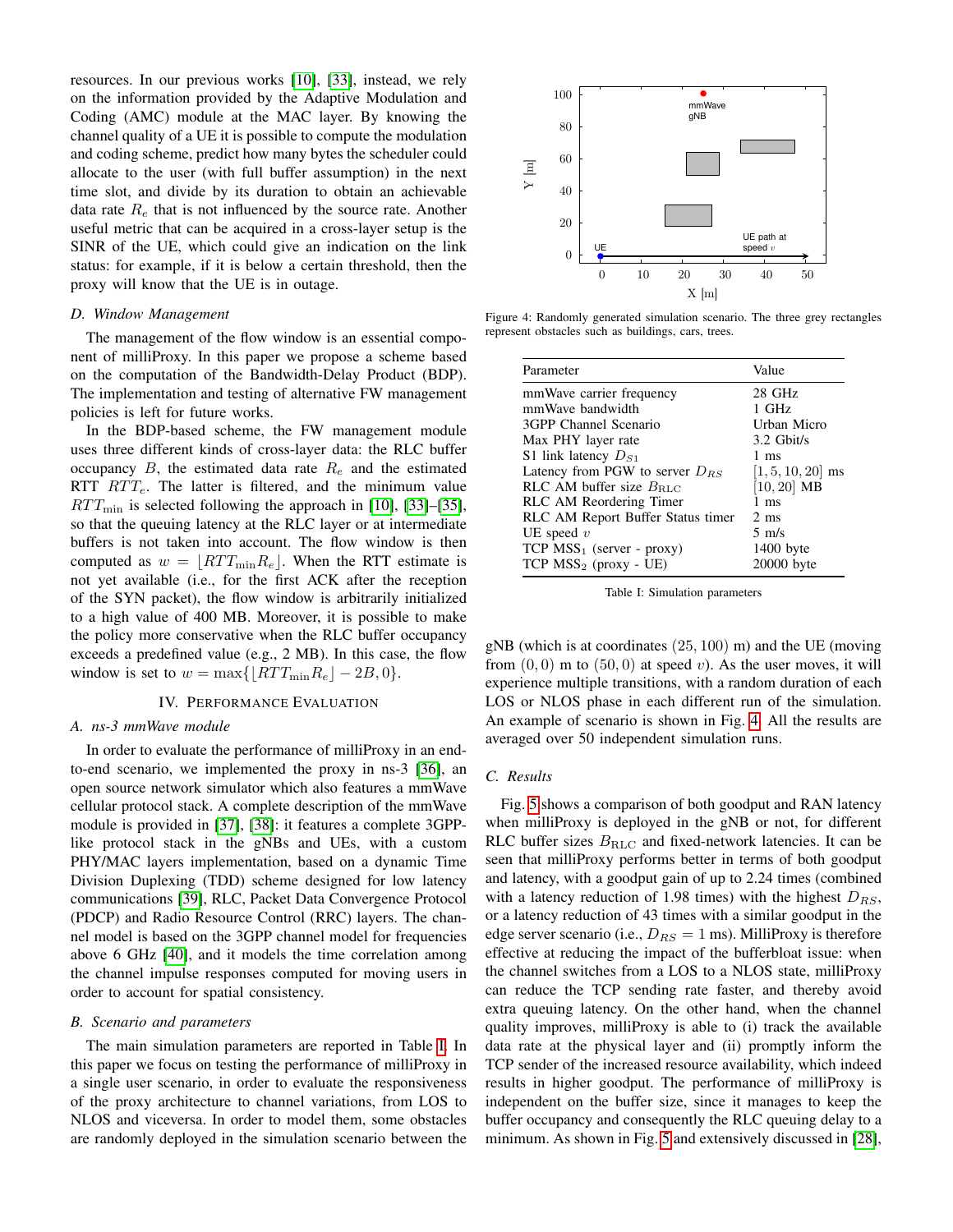<span id="page-5-1"></span>

(b) Latency in the RAN (from the PDCP at the eNB to that at the UE)

Figure 5: Comparison of goodput and Radio Access Network (RAN) latency with and without milliProxy, for different buffer sizes B.

| $D_{S1} + D_{RS}$ [ms]           |         | 6.              | -11-   | 21       |
|----------------------------------|---------|-----------------|--------|----------|
| $B_{\text{BLC}} = 10 \text{ MB}$ | 11.8008 | 4.7547          | 2.5574 | - 1.9888 |
| $B_{\text{BLC}} = 20 \text{ MB}$ |         | 43.3299 11.5578 | 5.8104 | 3.6988   |

(a) RAN latency reduction when using milliProxy, i.e., ratio between the latency with TCP NewReno and that with milliProxy.

| $D_{S1} + D_{RS}$ [ms] 2                                             |        | 6                           | 11.           | 21     |
|----------------------------------------------------------------------|--------|-----------------------------|---------------|--------|
| $B_{\text{RLC}} = 10 \text{ MB}$<br>$B_{\text{RLC}} = 20 \text{ MB}$ | 1.0135 | 1.1941 1.6875 1.7202 2.2430 | 1.1448 1.0765 | 1.9901 |

(b) TCP goodput gain when using milliProxy, i.e., ratio between the goodput with milliProxy and with TCP NewReno.

Table II: Goodput and latency performance gains with milliProxy.

traditional approaches without proxy result in higher goodput at the price of increased RAN latency when using larger buffers.

A comparison between different configuration options for milliProxy is given in Fig. [6.](#page-5-2) In particular, we are interested in studying the sensitivity of goodput and latency with respect to the delay  $D<sub>info</sub>$  in the acquisition of the cross-layer information from the gNB: it is equal to 0 when milliProxy is deployed in

<span id="page-5-2"></span>

(b) Latency in the RAN (from the PDCP at the eNB to that at the UE)

Figure 6: Comparison of goodput and RAN latency with different milliProxy configurations. Dinfo represents the latency needed to forward the cross-layer information from the gNB to milliProxy,  $T_{\rm info}$  is the periodicity at which this information is collected.

the gNB, and greater than 0 when installed in a node in the core or edge network. We consider  $D_{\text{info}} = 3$  ms, i.e., we assume that the latency between the proxy deployed in the core/edge network and the gNB will be smaller than 3 ms. As shown in Fig. [6,](#page-5-2) the two tested configurations have a similar behavior in terms of both goodput and latency, showing that milliProxy is robust with respect to different possible deployments in the edge network or in the gNBs.

## V. CONCLUSIONS

<span id="page-5-0"></span>In this paper we introduced milliProxy, a novel proxy designed to enhance the performance of TCP in mmWave cellular networks. We described the main challenges related to the usage of TCP on top of mmWave links, and the main proxy designs from the literature. MilliProxy splits the TCP control loop in two segments, while keeping the end-to-end semantics of TCP. It has a modular design, which enables the use of different MSS values and flow window management algorithms in the two portions of the connection (i.e., wired and wireless). The window control policy can benefit from the interaction of milliProxy with the protocol stack of the mmWave networks, which enables cross-layer approaches. We showed how a FW policy based on the BDP of the end-to-end connection allows a reduction in latency of up to 10 times or an increase in goodput